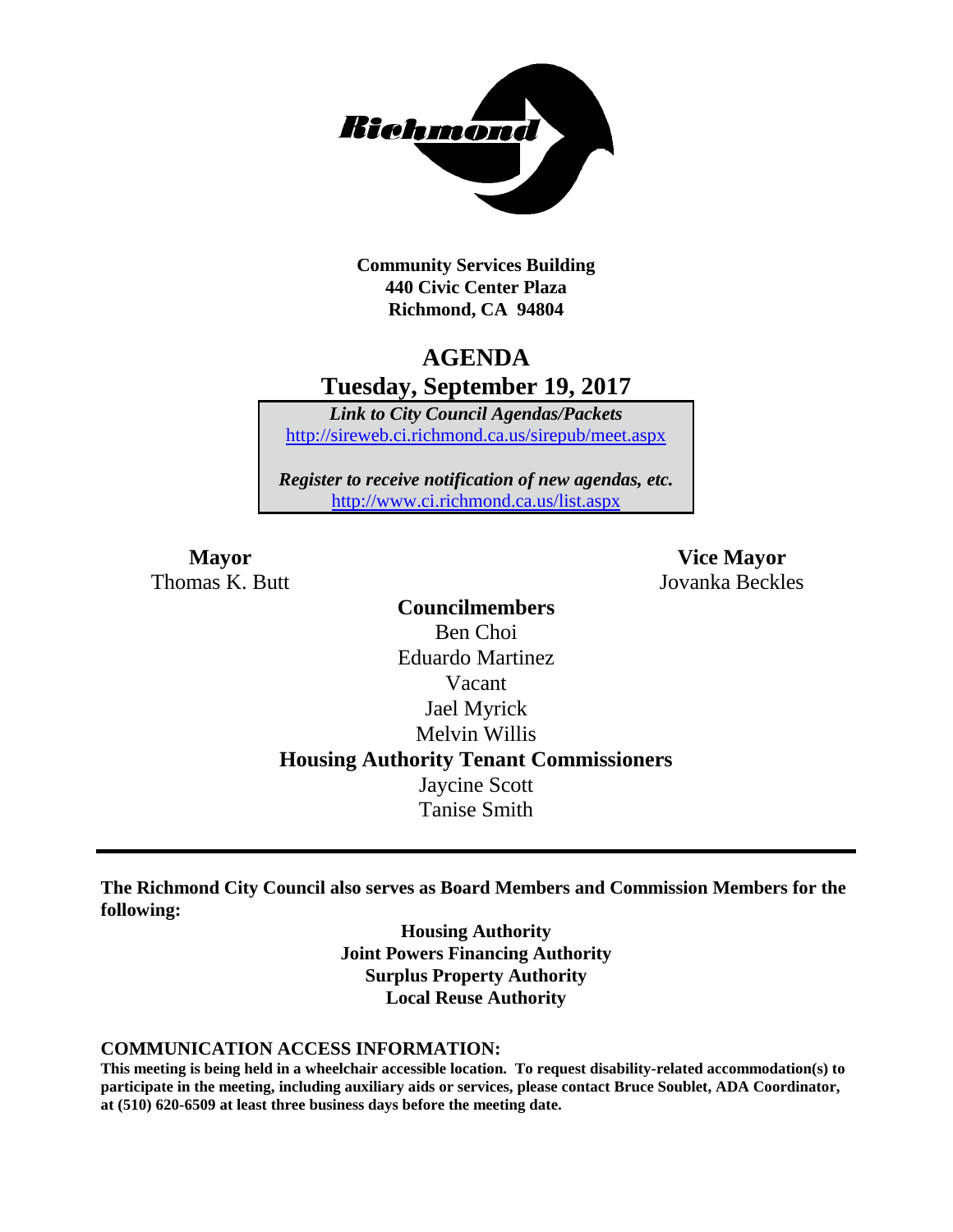# **MEETING PROCEDURES**

The City of Richmond encourages community participation at its City Council meetings and has established procedures that are intended to accommodate public input in a timely and time-sensitive way. As a courtesy to all members of the public who wish to participate in City Council meetings, please observe the following procedures:

**PUBLIC COMMENT ON AGENDA ITEMS:** Anyone who desires to address the City Council on items appearing on the agenda must complete and file a pink speaker's card with the City Clerk **prior** to the City Council's consideration of the item. Once the City Clerk has announced the item, no person shall be permitted to speak on the item other than those persons who have submitted their names to the City Clerk. Your name will be called when the item is announced for discussion. **Each speaker will be allowed up to TWO (2) MINUTES to address the City Council on NON-PUBLIC HEARING items listed on the agenda. Speakers are allowed up to THREE (3) minutes on PUBLIC HEARING items.**

**OPEN FORUM FOR PUBLIC COMMENT:** Individuals who would like to address the City Council on matters not listed on the agenda or on items remaining on the consent calendar may do so under Open Forum. All speakers must complete and file a pink speaker's card with the City Clerk **prior** to the commencement of Open Forum. The amount of time allotted to individual speakers shall be determined based on the number of persons requesting to speak during this item. **The time allocation for each speaker will be as follows:** 15 or fewer speakers, a maximum of 2 minutes; 16 to 24 speakers, a maximum of 1 and one-half minutes; and 25 or more speakers, a maximum of 1 minute.

#### **SPEAKERS ARE REQUESTED TO OCCUPY THE RESERVED SEATS IN THE FRONT ROW BEHIND THE SPEAKER'S PODIUM AS THEIR NAME IS ANNOUNCED BY THE CITY CLERK.**

**CONSENT CALENDAR:** Consent Calendar items are considered routine and will be enacted, approved or adopted by one motion unless a request for removal for discussion or explanation is received from the audience or the City Council. A member of the audience requesting to remove an item from the Consent Calendar must first complete a speaker's card and discuss the item with a City staff person who has knowledge of the subject material, prior to filing the card with the City Clerk and **prior** to the City Council's consideration of Agenda Review. An item removed from the Consent Calendar may be placed anywhere on the agenda following the City Council's agenda review.

**CONDUCT AT MEETINGS:** Richmond City Council meetings are limited public forums during which the City strives to provide an open, safe atmosphere and promote robust public debate. Members of the public, however, must comply with state law, as well as the City's laws and procedures and may not actually disrupt the orderly conduct of these meetings. The public, for example, may not shout or use amplifying devices, must submit comment cards and speak during their allotted time, may not create a physical disturbance, may not speak on matters unrelated to issues within the jurisdiction of the City Council or the agenda item at hand, and may not cause immediate threats to public safety.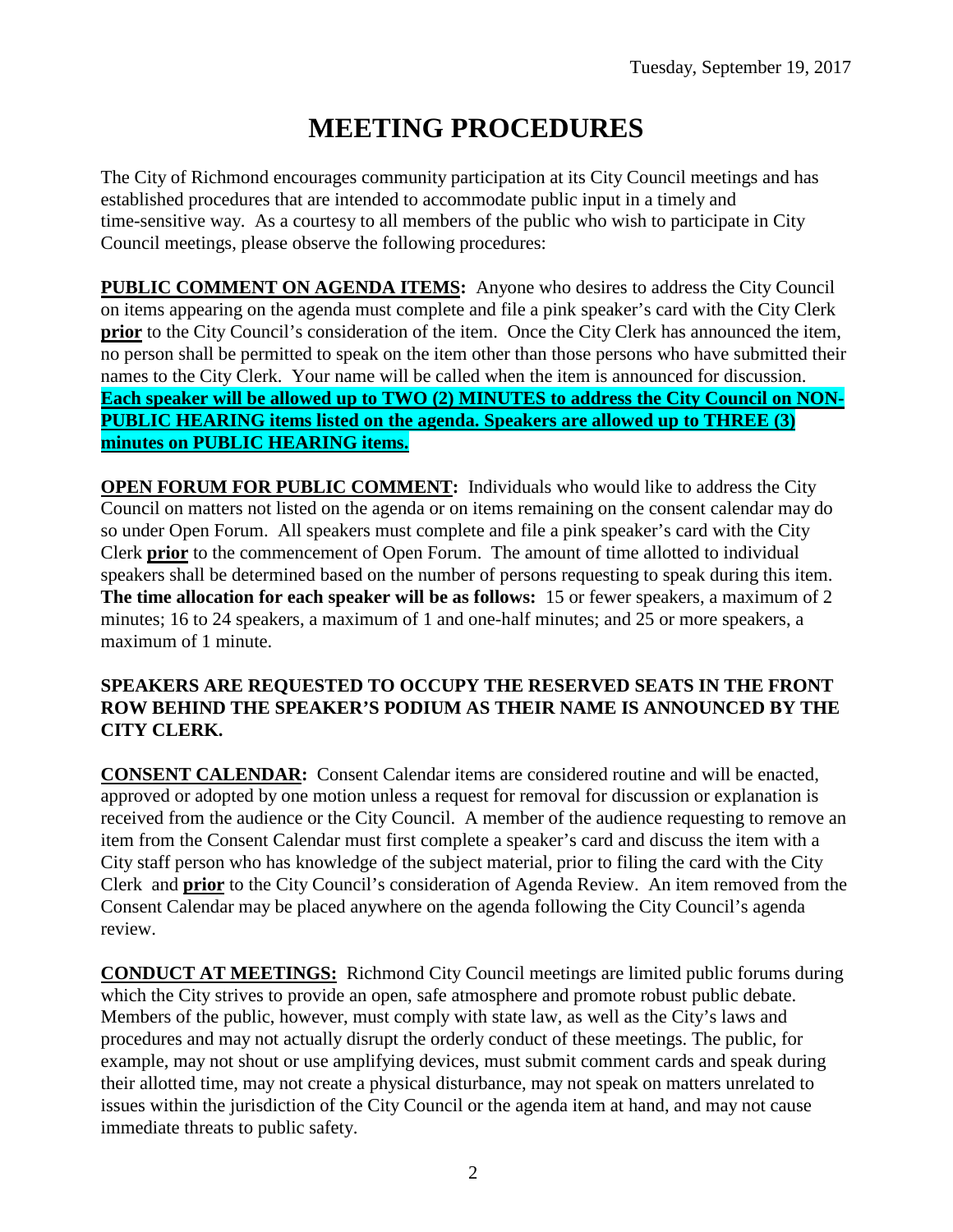**CITY HARASSMENT POLICY:** The City invites public comment and critique about its operations, including comment about the performance of its public officials and employees, at the public meetings of the City Council and boards and commissions. However, discriminatory or harassing comments about or in the presence of City employees, even comments by third parties, may create a hostile work environment, if severe or pervasive. The City prohibits harassment against an applicant, employee, or contractor on the basis of race, religious creed, color, national origin, ancestry, physical disability, medical condition, mental disability, marital status, sex (including pregnancy, childbirth, and related medical conditions), sexual orientation, gender identity, age or veteran status, or any other characteristic protected by federal, state or local law. In order to acknowledge the public's right to comment on City operations at public meetings, which could include comments that violate the City's harassment policy if such comments do not cause an actual disruption under the Council Rules and Procedures, while taking reasonable steps to protect City employees from discrimination and harassment, City Boards and Commissions shall adhere to the following procedures. If any person makes a harassing remark at a public meeting that violates the above City policy prohibiting harassment, the presiding officer of the meeting may, at the conclusion of the speaker's remarks and allotted time: (a) remind the public that the City's Policy Regarding Harassment of its Employees is contained in the written posted agenda; and (b) state that comments in violation of City policy are not condoned by the City and will play no role in City decisions. If any person makes a harassing remark at a public meeting that violates the above City policy, any City employee in the room who is offended by remarks violating the City's policy is excused from attendance at the meeting. No City employee is compelled to remain in attendance where it appears likely that speakers will make further harassing comments. If an employee leaves a City meeting for this reason, the presiding officer may send a designee to notify any offended employee who has left the meeting when those comments are likely concluded so that the employee may return to the meeting. The presiding officer may remind an employee or any council or board or commission member that he or she may leave the meeting if a remark violating the City's harassment policy is made. These procedures supplement the Council Rules and Procedures relating to disruption of orderly conduct at Council meetings.

Any law enforcement officer on duty or whose service is commanded by the presiding officer shall be Sergeant-at-Arms of the Council meetings. He/she, or they, shall carry out all orders and instructions given by the presiding officer for the purpose of maintaining order and decorum at the Council meetings (City Council Rules of Procedure and Order Section III F, RMC Section 2.12.030).

**\*\*\*\*\*\*\*\*\*\*\*\*\*\*\*\*\*\*\*\*\*\*\*\*\*\*\*\*\*\*\*\*\*\*\*\*\*\*\*\*\*\*\*\*\*\*\*\*\*\*\*\*\*\*\*\*\*\***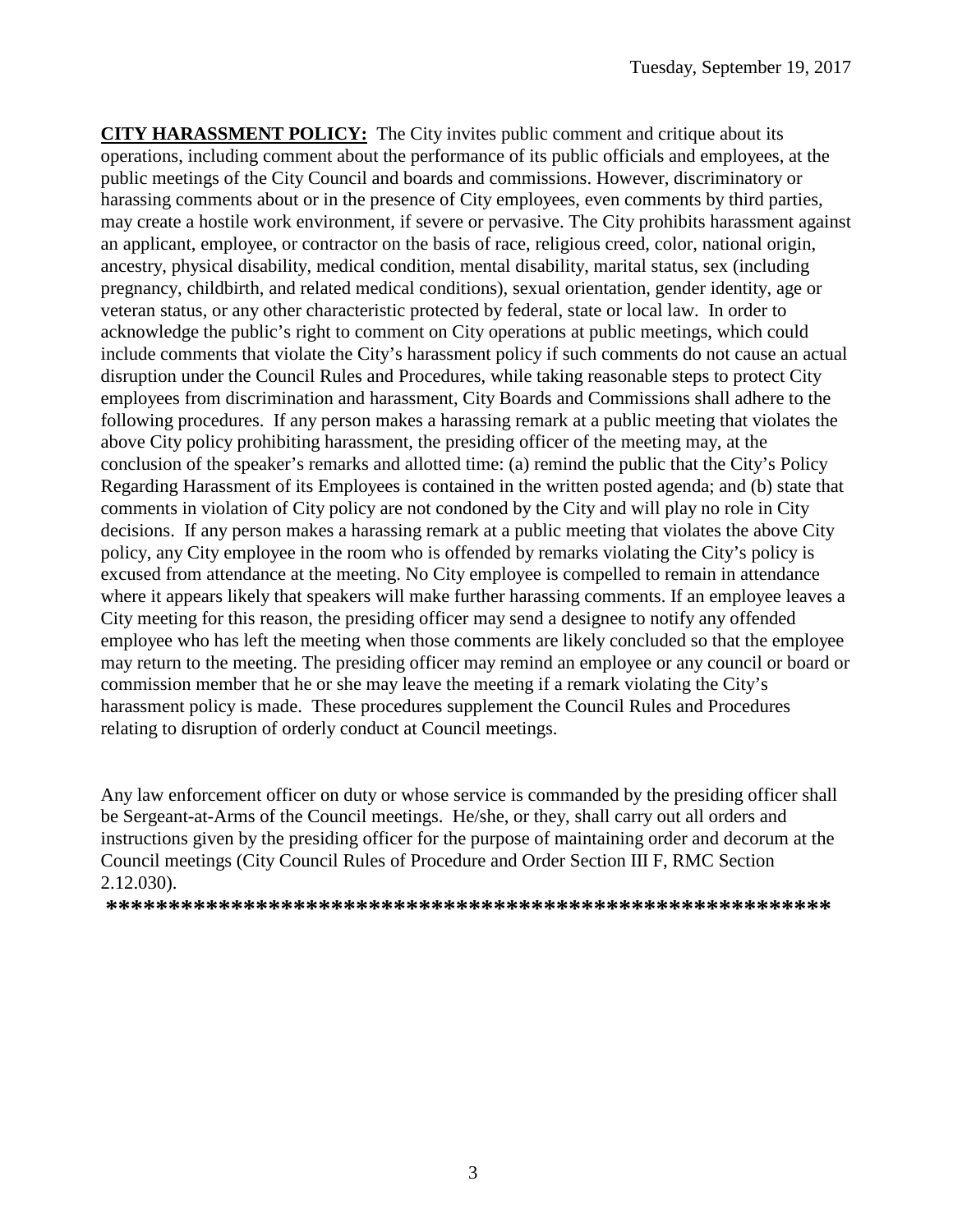## **OPEN SESSION TO HEAR PUBLIC COMMENT BEFORE CLOSED SESSION**

5:30 p.m.

### **A. ROLL CALL**

#### **B. PUBLIC COMMENT BEFORE CLOSED SESSION**

#### **C. ADJOURN TO CLOSED SESSION**

## **CLOSED SESSION**

Shimada Room of the Community Services Building

#### **CITY COUNCIL**

LIABILITY CLAIMS -(Government Code Section 54956.9):

Whitney vs City of Richmond

Tiscareno vs City of Richmond

Diaz vs City of Richmond

CONFERENCE WITH LEGAL COUNSEL - ANTICIPATED LITIGATION (Significant exposure to litigation pursuant to Subdivision (b) of Government Code Section 54956.9):

One case

CONFERENCE WITH REAL PROPERTY NEGOTIATOR (Government Code Section 54956.8):

Property: Richmond Main Post Office Negotiators: Bill Lindsay Negotiating party: US Postal Service Under negotiation: Price and terms of payment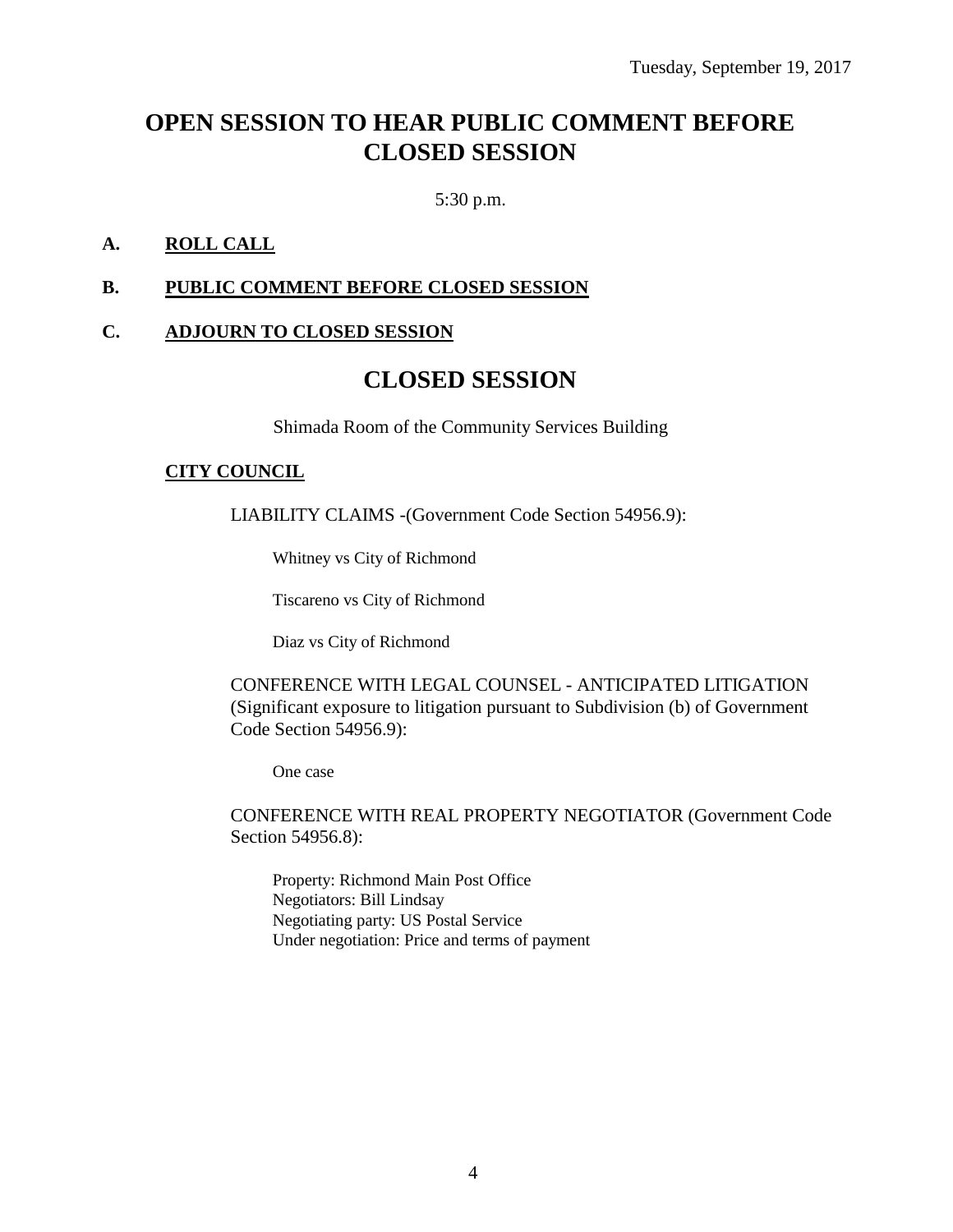## **SPECIAL MEETING OF THE RICHMOND HOUSING AUTHORITY**

6:15 p.m.

- **A. PLEDGE TO THE FLAG**
- **B. ROLL CALL**
- **C. STATEMENT OF CONFLICT OF INTEREST**
- **D. AGENDA REVIEW**

#### **E. HOUSING AUTHORITY CONSENT CALENDAR**

**E-1.** APPROVE the minutes of the July 25, 2017, minutes - City Clerk's Office (Pamela Christian 620-6513).

#### **F. RESOLUTIONS**

- **F-1.** ADOPT a resolution to dissolve the Richmond Housing Authority, dispose of its assets, balance its accounts and vacate the positions of the commissioners - Office of the Mayor (Chair Tom Butt 620-6503).
- **G. ADJOURNMENT**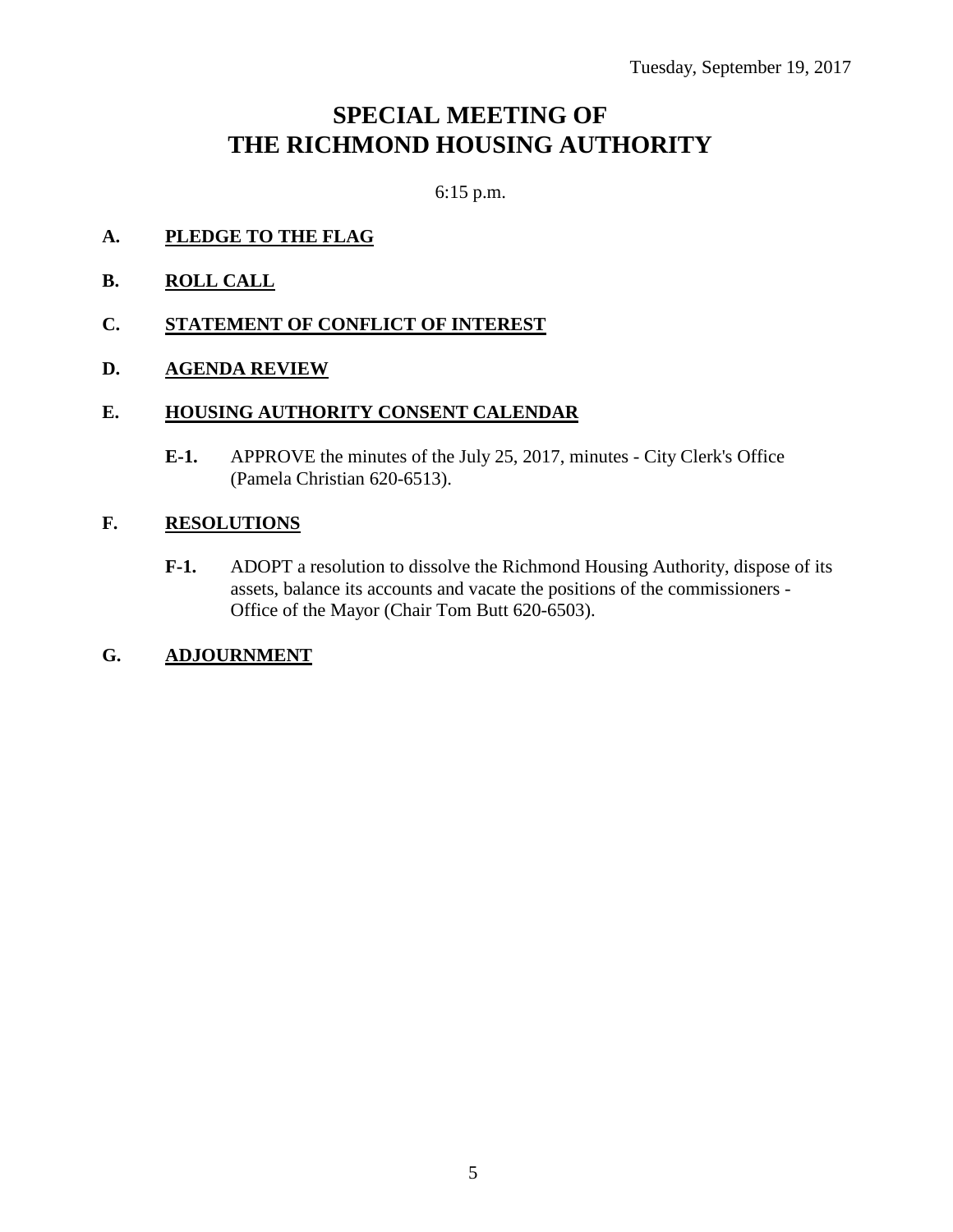## **MEETING OF THE SUCCESSOR AGENCY TO THE RICHMOND COMMUNITY REDEVELOPMENT AGENCY AND RICHMOND CITY COUNCIL**

#### 6:30 p.m.

#### **A. ADMINISTER THE OATH OF OFFICE TO COUNCILMEMBER APPOINTEE**

**A-1.** Administer the Oath of Office to Councilmember Appointee Ada Recinos - City Clerk's Office (Pamela Christian 620-6513).

### **B. ROLL CALL**

- **C. STATEMENT OF CONFLICT OF INTEREST**
- **D. AGENDA REVIEW**
- **E. REPORT FROM THE CITY ATTORNEY OF FINAL DECISIONS MADE DURING CLOSED SESSION**
- **F. REPORT FROM THE CITY MANAGER**
- **G. OPEN FORUM FOR PUBLIC COMMENT**

#### **H. SUCCESSOR AGENCY TO THE RICHMOND COMMUNITY REDEVELOPMENT AGENCY CONSENT CALENDAR**

**H-1.** ADOPT a resolution approving the Successor Agency to the Richmond Community Redevelopment Agency's Amended Recognized Obligation Payment Schedule for the period January 2018 to June 2018 (Amended ROPS 17-18B) for the payment of approved enforceable obligations of the Metrowalk Phase II project, pursuant to California Health and Safety Code 34177 - Engineering and Capital Improvement Projects Department (Yader Bermudez/Stacie Plummer 620-6930).

## **I. CITY COUNCIL CONSENT CALENDAR**

**I-1.** ADOPT a resolution to accept and appropriate \$788,854 from the Contra Costa County Health Services Hazardous Materials Division, and approve a two-year interagency agreement from July 1, 2017, to June 30, 2019, to fund the Richmond Fire Department Hazardous Materials Response Program - Fire Department (Chief Adrian Sheppard 307-8041).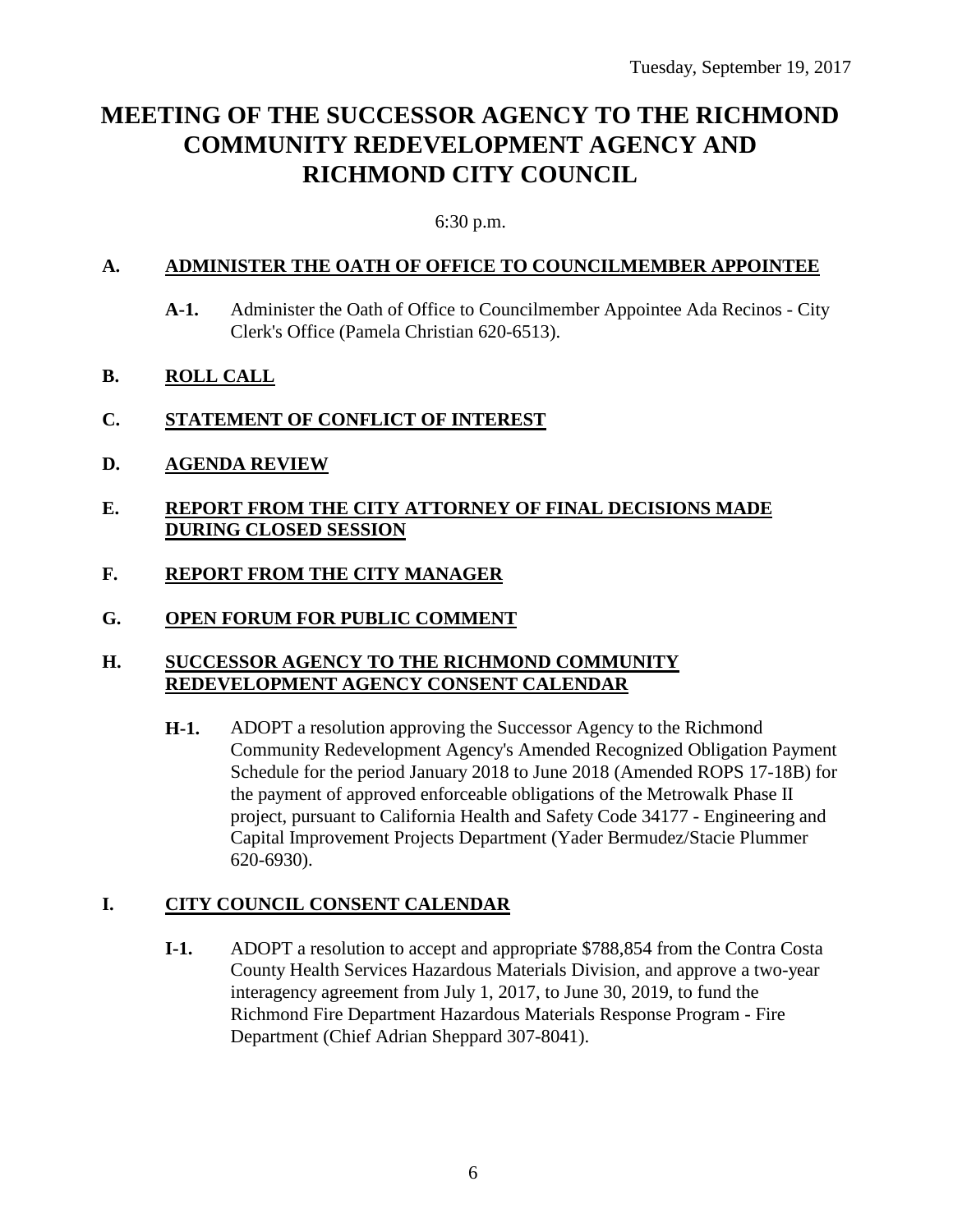**I-2.** ADOPT a resolution approving reoccurring contracts for fiscal years 2017-2018 and 2018-2019 with Contra Costa County and the State of California at an aggregate annual amount of \$708,000. The execution of these contracts shall not exceed the limits set forth as follows:

Services contracted with Contra Costa County include the following: California Law Enforcement Telecommunications System (CLETS) - \$10,000; California Identification Division (CAL ID) - \$135,000; Automated Regional Information Exchange System (ARIES) - \$45,000; All County Criminal Justice Information System (ACCCJIN) - \$20,000; Martinez Detention Facility intake fees - \$46,000; alcohol/toxic drug and crime scene evidence analysis - \$350,000; Sexual Assault Response Team (SART) examinations - \$40,000; annual jail inspection and audit - \$18,000; Coroner & Gunshot Residue (GSR) examination and analysis - \$10,000; out of state inmate extradition - \$4,000, Law Enforcement Training Center - \$19,000. The State of California contracted service includes all Live Scan fingerprinting- \$11,000 - Police Department (Chief Allwyn Brown 621- 1802).

- **I-3.** APPROVE the purchase of ammunition from Miwall Corporation for Police Department training needs, in an amount not to exceed \$20,000, and from LC Action Police Supply, in an amount not to exceed \$20,000 - Police Department (Chief Allwyn Brown 621-1802).
- **I-4.** APPROVE an amendment to the contract with The Glen Price Group to develop proposal content, drafts, and attachments necessary to submit final copies of grant applications to various agencies and organizations by the agreed upon target dates. The amended contract term will be March 1, 2014, through December 31, 2018, and the contract amount will be increased by \$75,000, for a total amount not to exceed \$180,000 - Employment and Training Department (Sal Vaca 307-8006).
- **I-5.** RECEIVE the monthly report on Point Molate activities for the month of August 2017 - City Manager's Office (Bill Lindsay/Craig Murray 620-6512)
- **I-6.** ADOPT a resolution authorizing standing contracts with Chrisp Company (Fremont) and Sierra Traffic Markings, Inc. (Roseville) for as-needed pavement delineation and marking services on pavement capital improvements projects in an amount not to exceed \$75,000 per firm, per year, for a three-year period with options to extend for two additional years - Engineering and Capital Improvements Projects Department (Yader A. Bermudez 774-6300).
- **I-7.** APPROVE a contract amendment with Granite Rock Company to pay for additional infrastructure repairs performed due to unforeseen circumstances while paving Ohio Avenue in 2016. The contract value will increase by \$126,648.26 to a total contract value of \$4,320,882.26 - Engineering and Capital Improvement Projects Department (Yader Bermudez 620-5478/Tawfic Halaby 621-1612).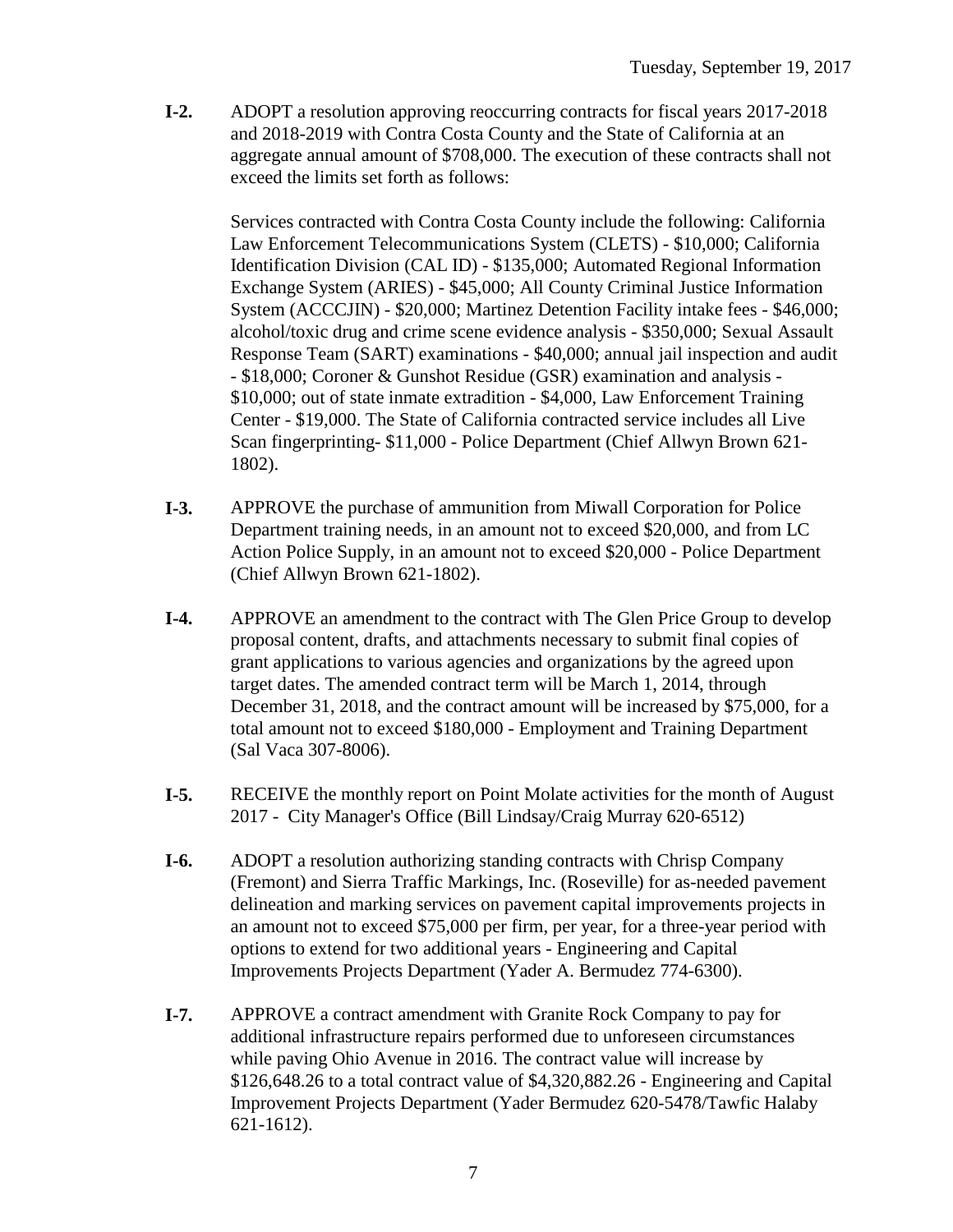- **I-8.** APPROVE a professional services agreement with Highland Consulting Group to manage the design phase of the Yellow Brick Road project in an amount not to exceed \$136,301 - Engineering and Capital Improvement Projects Department (Yader Bermudez 620-5478/Tawfic Halaby 621-1612).
- **I-9.** APPROVE a standing purchase order with Lake Traffic Solutions, LLC to provide pedestrian and traffic safety devices and related products on an as needed basis to replace or upgrade damaged pedestrian and streets safety devices throughout the City, in an amount not to exceed \$75,000 over a one-year period, with an option to extend an additional two years at \$150,000 - Engineering and Capital Improvement Projects Department (Yader Bermudez 774-6300).
- **I-10.** ADOPT a resolution accepting \$31,718,000 in bond proceeds from the Bank of New York Mellon Trust Company N.A. (as trustee) resulting from the recent City of Richmond wastewater revenue bond issuance, and APPROPRIATE \$31,718,000 of the bond proceeds and associated capital project expenditures into the Fiscal Year 2017-18 Water Resource Recovery Department budget - Water Resource Recovery Department (Ryan Smith 620-5486/Mary Phelps 621- 1269).
- **I-11.** INTRODUCE an ordinance (first reading) establishing the wages, salary, and compensation for the new classification of Office of Neighborhood Safety Program Manager (Salary Range No. 064G: \$7,832 - \$9,520/month) - Human Resources Management Services Department (Lisa Stephenson 620-6600).
- **I-12.** ADOPT a resolution amending the City of Richmond's Position Classification Plan to add the new classification of Office of Neighborhood Safety Program Manager - Human Resources Management Services Department (Lisa Stephenson 620-6600).
- **I-13.** APPROVE the purchase of one Murray "EasyTail" Trailer, Model ODDD, from Harley Murray in an amount not to exceed \$110,000 - Department of Infrastructure Maintenance and Operations (Tim Higares 231-3008).
- **I-14.** APPROVE actions to update the Historic Preservation Commission; APPOINT Robin Cawelti, reappointment, seat #3, term expiration date July 31, 2021, Joann Pavlinec, reappointment, seat #7, term expiration date July 31, 2021 - Office of the Mayor (Mayor Tom Butt 620-6503).
- **I-15.** APPROVE actions to update the Workforce Development Board; APPOINT Sandra Escalante, reappointment, seat #5, term expiration September 22, 2021 - Office of the Mayor (Mayor Tom Butt 620-6503).
- **I-16.** APPROVE actions to update the Commission on Aging; APPOINT Valerie Robinson, reappointment, seat #1, term expiration May 19, 2019, Myrtle Braxton, reappointment, seat #4, term expiration May 19, 2019 - Office of the Mayor (Mayor Tom Butt 620-6503).